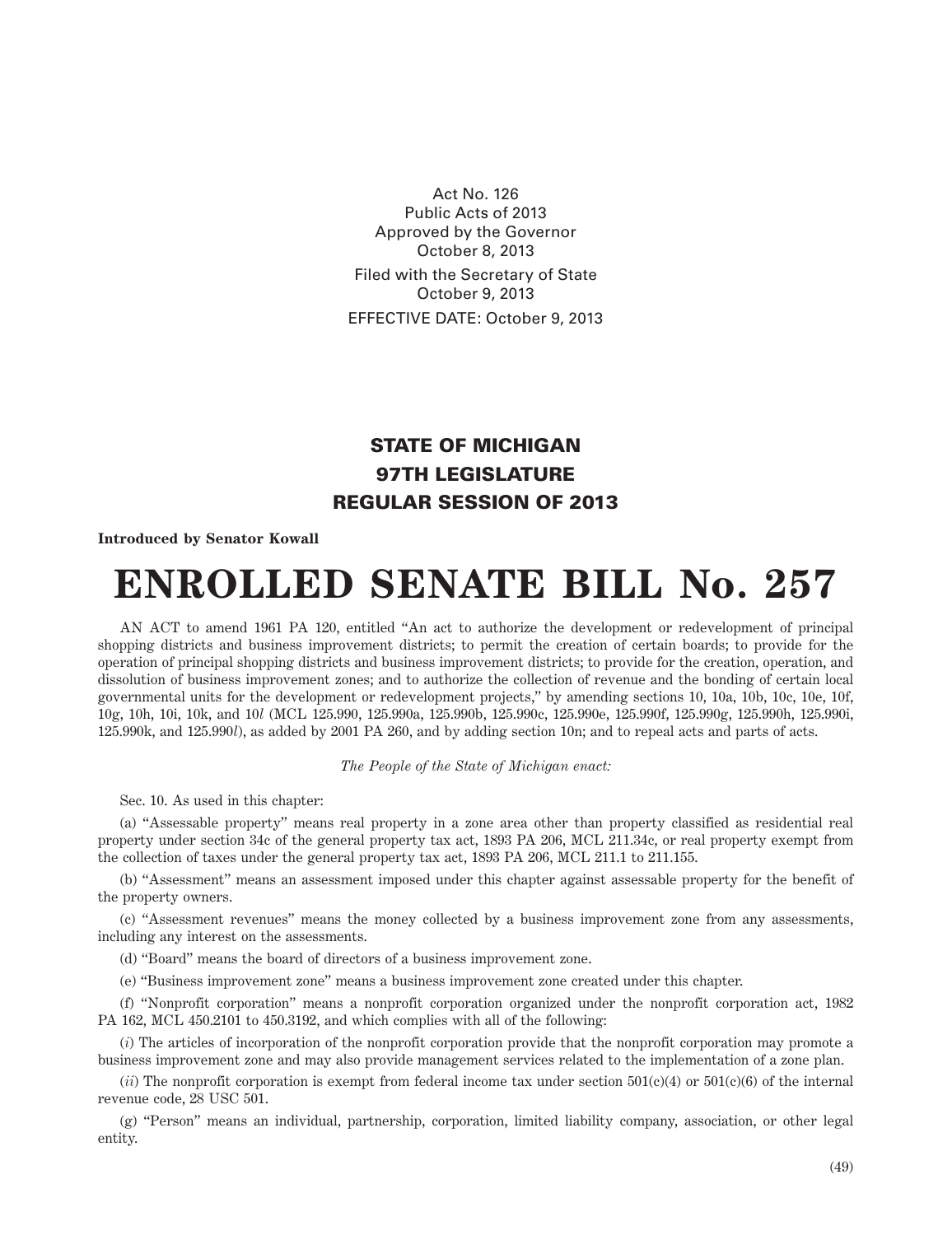(h) "Project" means any activity for the benefit of property owners authorized by section 10a to enhance the business environment within a zone area.

(i) "Property owner" means a person who owns, or an agent authorized in writing by a person who owns, assessable property according to the records of the treasurer of the city or village in which the business improvement zone is located.

(j) "10-year period" means the period in which a business improvement zone is authorized to operate, beginning on the date that the business improvement zone is created or renewed and ending 10 calendar years after that date.

(k) "Zone area" means the area designated in the zone plan as the area to be served by the business improvement zone.

(*l*) "Zone plan" means a set of goals, strategies, objectives, and guidelines for the operation of a business improvement zone, as approved at a meeting of property owners conducted under section 10d.

Sec. 10a. (1) A business improvement zone is a public body corporate and may do 1 or more of the following for the benefit of property owners located in the business improvement zone:

(a) Acquire, through purchase, lease, or gift, construct, develop, improve, maintain, operate, or reconstruct park areas, planting areas, and related facilities within the zone area.

(b) Acquire, construct, clean, improve, maintain, reconstruct, or relocate sidewalks, street curbing, street medians, fountains, and lighting within the zone area.

(c) Develop and propose lighting standards within the zone area.

(d) Acquire, plant, and maintain trees, shrubs, flowers, or other vegetation within the zone area.

(e) Provide or contract for security services with other public or private entities and purchase equipment or technology related to security services within the zone area.

(f) Promote and sponsor cultural or recreational activities.

(g) Engage in economic development activities, including, but not limited to, promotion of business, retail, or industrial development, developer recruitment, business recruitment, business marketing, business retention, public relations efforts, and market research.

(h) Engage in other activities with the purpose to enhance the economic prosperity, enjoyment, appearance, image, and safety of the zone area.

(i) Acquire by purchase or gift, maintain, or operate real or personal property necessary to implement this chapter.

(j) Solicit and accept gifts or grants to further the zone plan.

(k) Sue or be sued.

(*l*) Do all other acts and things necessary or convenient to exercise the powers, duties, and jurisdictions of the business improvement zone under this act or other laws that relate to the purposes, powers, duties, and jurisdictions of the business improvement zone.

(2) A business improvement zone may contract with a nonprofit corporation or any other public or private entity and may pay a reasonable fee to the nonprofit corporation or other public or private entity for services provided. Two or more business improvement zones may contract with the same nonprofit corporation or public or private entity under this subsection.

(3) A business improvement zone has the authority to borrow money in anticipation of the receipt of assessments if all of the following conditions are satisfied:

(a) The loan will not be requested or authorized, or will not mature, within 90 days before the expiration of the 10-year period.

(b) The amount of the loan does not exceed 50% of the annual average assessment revenue of the business improvement zone during the previous year or, in the case of a business improvement zone that has been in existence for less than 1 year, the loan does not exceed 25% of the projected annual assessment revenue.

(c) The loan repayment period does not extend beyond the 10-year period.

(d) The loan is subject to the revised municipal finance act, 2001 PA 34, MCL 141.2101 to 141.2821.

(4) The services provided by and projects of a business improvement zone are services and projects of the business improvement zone and are not services, functions, or projects of the municipality in which the business improvement zone is located. The services provided by and projects of a business improvement zone are supplemental to the services, projects, and functions of the city or village in which the business improvement zone is located.

(5) The business improvement zone has no other authority than the authority described in this act or authorized by other laws of this state.

Sec. 10b. (1) One or more business improvement zones may be established within a city or village.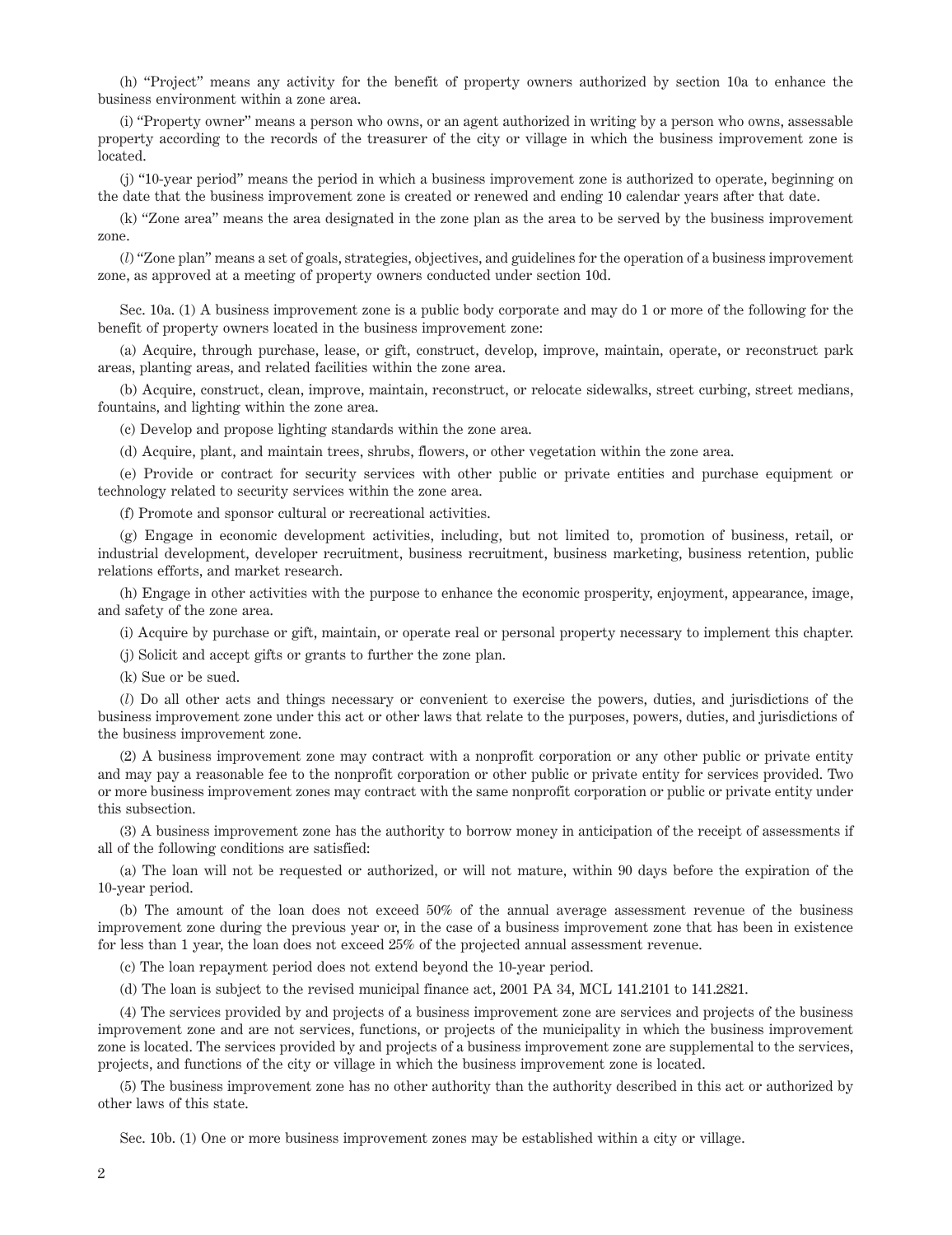(2) If the zone plan for the area provides a basis for allocating assessments other than assessed value, the majority of all parcels included in a zone area, both by area and by taxable value, shall be assessable property. If the zone plan for the zone area provides for allocation of assessments based upon assessed value, the majority of all parcels included in a zone area, both by area and assessed value, shall be assessable property. A zone area shall be contiguous, with the exception of public streets, alleys, parks, and other public rights-of-way.

(3) A business improvement zone may be established in a city or village even if the city or village has established a principal shopping district or business improvement district under chapter 1. Assessable property shall not be included in any of the following:

(a) More than 1 business improvement zone established under this chapter.

(b) Both a principal shopping district and a business improvement district established under chapter 1.

Sec. 10c. A person may initiate the establishment of a business improvement zone by the delivery of a petition to the clerk of the city or village in which a proposed zone area is located. The petition shall include all of the following:

(a) An attached map and description of the geographic boundaries of the zone area sufficient to identify each assessable property included.

(b) The signatures of property owners of parcels representing not less than 30% of the property owners within the zone area, weighted as provided in section 10f(2).

(c) An attached listing, by tax parcel identification number, of all parcels within the zone area, separately identifying assessable property.

(d) An attached zone plan, which shall include all of the following:

(*i*) The proposed initial board of directors for the zone, except for a member of the board of directors who may be appointed by the city or village under section  $10g(2)$ .

(*ii*) The method for removal, appointment, and replacement of the board.

(*iii*) A description of projects planned during the 10-year period, including the scope, nature, and duration of the projects.

(*iv*) An estimate of the total amount of expenditures for projects planned during the 10-year period.

(*v*) The proposed source or sources of financing for the projects.

(*vi*) If the proposed financing includes assessments, the projected amount or rate of the assessments for each year and the basis upon which the assessments are to be imposed on assessable property.

(*vii*) A plan of dissolution for the business improvement zone.

(e) A basis for allocating assessments in the zone area, including, but not limited to, assessments based upon taxable value or assessments based upon assessed value.

Sec. 10e. (1) If a petition is delivered to the clerk of the city or village in accordance with section 10c, the governing body of the city or village shall within 28 days schedule a public hearing of the governing body to review the zone plan and any proposed assessment and to receive public comment. The clerk shall notify all owners of parcels within the zone area of the public hearing by first-class mail.

(2) At the public hearing required under subsection (1), or at the next regularly scheduled meeting of the governing body of the city or village, the governing body shall approve or reject the establishment of the business improvement zone and the zone plan attached to the petition under section 10c. If the governing body rejects the establishment of the business improvement zone and the zone plan, the clerk shall notify all property owners within the proposed zone of a meeting of the property owners within the proposed zone, which shall be held not sooner than 7 days or later than 21 days after the date of the rejection by the governing body. The notice shall be sent by first-class mail to the property owners not less than 7 days prior to the scheduled date of the meeting and shall include the specific location and the scheduled date and time of the meeting, as determined by the person initiating the establishment of the business improvement zone under section 10c(1). At the meeting, the property owners may amend the zone plan if approved by a majority of the property owners voting at the meeting. The votes of the property owners at the meeting shall be weighted in the manner indicated in section 10f(2). The amended zone plan may be resubmitted to the clerk of the city or village without the requirement of a new petition under section 10c for approval or rejection at a meeting of the governing body of the city or village not later than 28 days after the amended zone plan is resubmitted to the clerk. If a zone plan is not rejected within 56 days of the date the amended zone plan is resubmitted to the clerk, the amended zone plan is considered approved by the governing body of the city or village. If the amended zone plan is rejected by the governing body, then the amended zone plan may not be resubmitted without the delivery of a new petition under section 10c.

(3) A governing body of a city or village shall consider the establishment of a business improvement zone and a zone plan for the business improvement zone under subsection (2) if all of the following apply:

(a) The zone plan complies with the requirements of section 10c.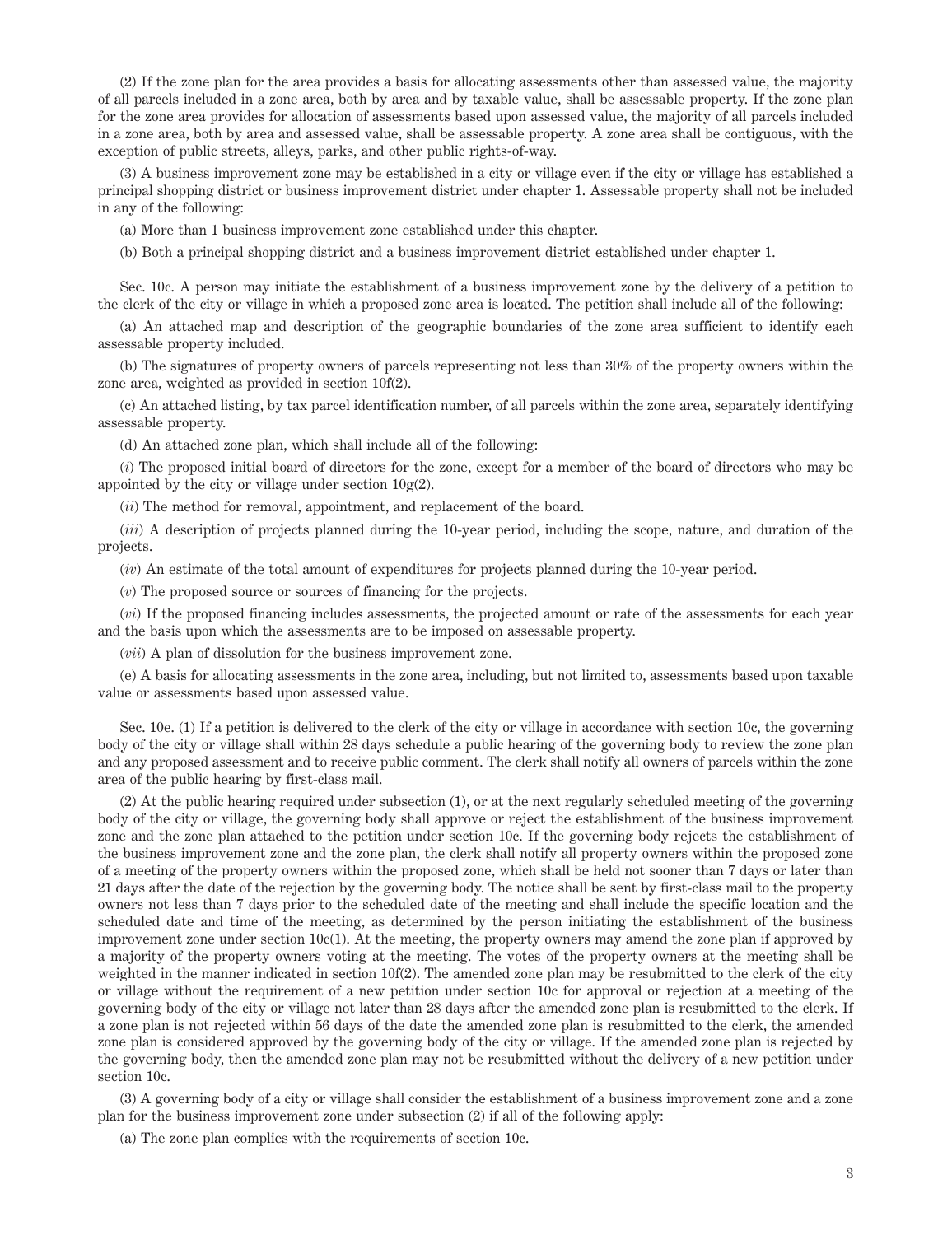(b) The zone plan for the business improvement zone provides that the services to be provided by the business improvement zone and the projects under the zone plan would be supplemental to the services, projects, and functions of the city or village.

(c) The zone plan provides a basis for allocating assessments that complies with this chapter.

(4) Approval of the business improvement zone and zone plan shall serve as a determination by the city or village that any assessment set forth in the zone plan, including the basis for allocating the assessment, is appropriate, subject only to the approval of the business improvement zone and the zone plan by the property owners in accordance with section 10f.

(5) If the governing body of the city or village approves the business improvement zone and zone plan or if the amended zone plan is considered approved under subsection (2), the clerk of the city or village shall set an election pursuant to section 10f not more than 49 days following the approval.

(6) The clerk of the city or village shall send to the property owners notice by first-class mail of the election not less than 28 days before the election and publish the notice at least once in a newspaper of general circulation in the city or village in which the zone area is located not less than 7 days or more than 21 days prior to the date scheduled for the election.

(7) The election described in this section and section 10f is not an election subject to the Michigan election law, 1954 PA 116, MCL 168.1 to 168.992.

(8) The person who filed the petition under section 10c, the proposed board members, and the property owners may, at the option and under the direction of the clerk, assist the clerk of the city or village in conducting the election to keep the expenses of the election at a minimum.

Sec. 10f. (1) All property owners as of the date of the delivery of the petition as provided in section 10c are eligible to participate in the election. The election shall be conducted by mail. The question to be voted on by the property owners is the adoption of the zone plan and the establishment of the business improvement zone, including the identity of the initial board.

(2) If the zone plan for the zone area provides a basis for allocating assessments based upon taxable value, the votes of property owners shall be weighted in proportion to the amount that the taxable value of their respective real property for the preceding calendar year bears to the taxable value of all assessable property in the zone area. If the zone plan for the zone area provides for allocation of assessments based upon assessed value, the votes of property owners shall be weighted in proportion to the amount that the assessed value of their respective real property for the preceding calendar year bears to the assessed value of all assessable property in the zone area. If the zone plan for the zone area provides a basis for allocating assessments other than taxable value or assessed value, the votes of property owners shall be weighted in proportion to the amount that the weighted value for their respective real property bears to the total weighted value of all assessable property in the zone area. In no case shall the total number of votes assigned to any 1 property owner be equal to more than 25% of the total number of votes eligible to be cast in the election.

(3) A zone plan and the proposal for the establishment of a business improvement zone, including the identity of the initial board, shall be considered adopted upon the approval of more than 60% of the property owners voting in the election, with votes weighted as provided in subsection (2).

(4) Upon acceptance or rejection of a business improvement zone and zone plan by the property owners, the resulting business improvement zone or the person filing the petition under section 10c shall, at the request of the city or village, reimburse the city or village for all or a portion of the reasonable expenses incurred to comply with this chapter. The governing body of the city or village may forgive and choose not to collect all or a portion of the reasonable expenses incurred to comply with this chapter.

(5) Adoption of a business improvement zone and zone plan under this section authorizes the creation of the business improvement zone and the implementation of the zone plan for the 10-year period.

(6) Adoption of a business improvement zone and zone plan under this section and the creation of the business improvement zone does not relieve the business improvement zone from following, or does not waive any rights of the city or village to enforce, any applicable laws, statutes, or ordinances. A business improvement zone created under this chapter shall comply with all applicable state and federal laws.

(7) To the extent not protected by the immunity conferred by 1964 PA 170, MCL 691.1401 to 691.1419, a city or village that approves a business improvement zone within its boundaries is immune from civil or administrative liability arising from any actions of that business improvement zone.

Sec. 10g. (1) The day-to-day activities of the business improvement zone and implementation of the zone plan shall be managed by a board of directors.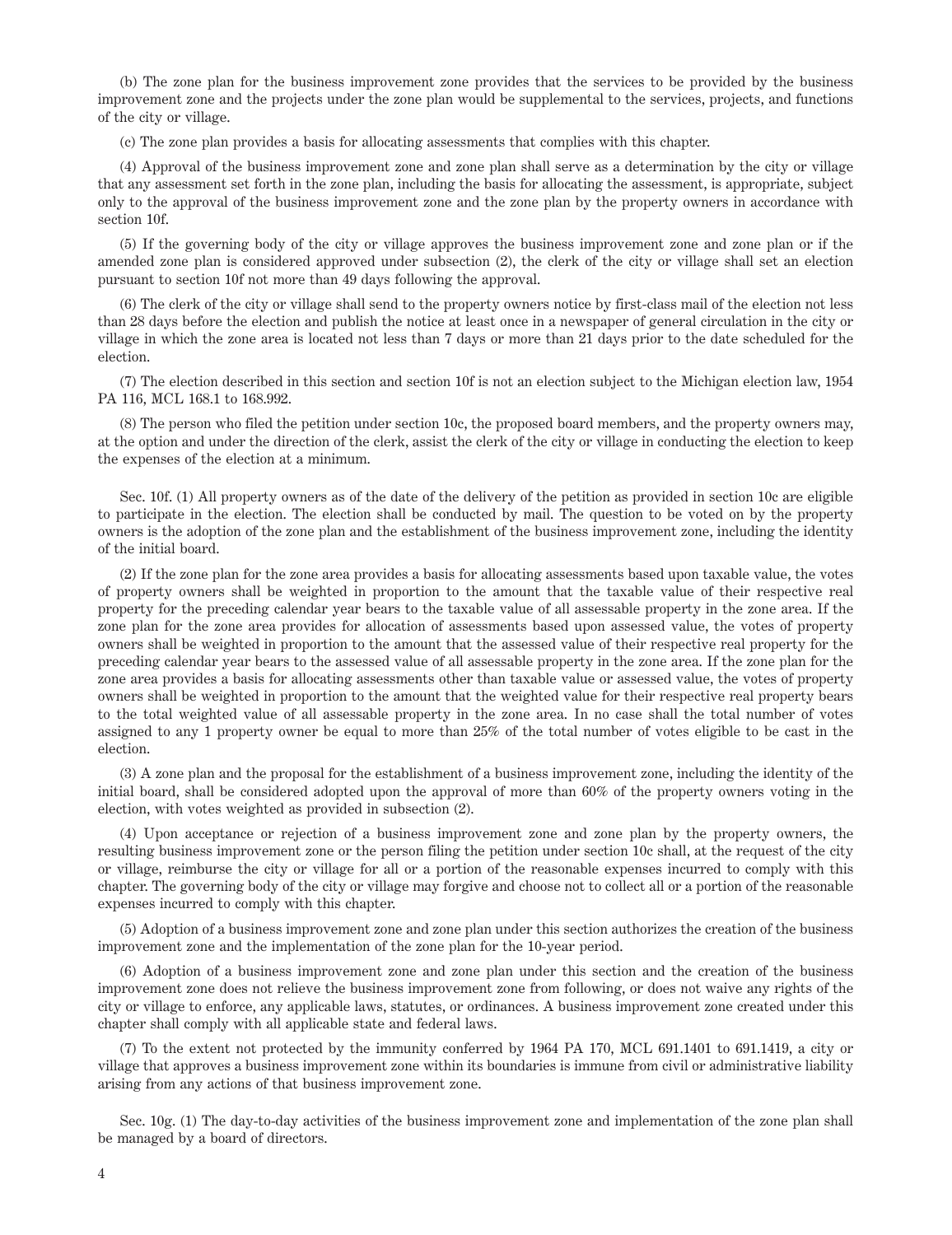(2) The board shall consist of an odd number of directors and shall not be smaller than 5 and not larger than 15 in number. The board may include 1 director nominated by the chief executive of the city or village and confirmed by the governing body of the city or village. A nomination not disapproved by a governing body within 60 days shall stand confirmed.

(3) The duties and responsibilities of the board shall be prescribed in the zone plan and to the extent applicable shall include all of the following duties and responsibilities:

(a) Developing administrative procedures relating to the implementation of the zone plan.

(b) Recommending amendments to the zone plan.

(c) Scheduling and conducting an annual meeting of the property owners.

(d) Developing a zone plan for the next 10-year period.

(4) Members of the board shall serve without compensation. However, members of the board may be reimbursed for their actual and necessary expenses incurred in the performance of their official duties as members of the board.

Sec. 10h. (1) A business improvement zone may be funded in whole or in part by 1 or more assessments on assessable property, as provided in the zone plan. An assessment under this chapter shall be in addition to any taxes or special assessments otherwise imposed on assessable property. The business improvement zone, with the approval of the board, may enter into agreements with 1 or more property owners in the city or village providing for the provision of business zone activities or services to the property owner or owners by the business improvement zone in exchange for monetary contributions to the business improvement zone from the property owner or owners. An agreement providing for the provision of business zone activities or services described in this subsection shall be in writing and shall be made available to all property owners of assessable property in the zone area.

(2) An assessment shall be imposed against assessable property only on the basis of the benefits to assessable property afforded by the zone plan. There is a rebuttable presumption that a zone plan and any project specially benefits all assessable property in a zone area.

(3) If a zone plan provides for an assessment, the treasurer of the city or village in which the zone area is located as an agent of the business improvement zone shall collect the assessment imposed by the board under the zone plan on all assessable property within the zone area in the amount authorized by the zone plan.

(4) Except as provided in subsection (6), assessments shall be collected by the treasurer of the city or village as an agent of the business improvement zone from each property owner and remitted promptly to the business improvement zone. Assessment revenue is the property of the business improvement zone and not the city or village in which the business improvement zone is located. The business improvement zone may, at the option and under the direction of the treasurer, assist the treasurer of the city or village in collecting the assessment to keep the expenses of collecting the assessment at a minimum.

(5) The business improvement zone may institute a civil action to collect any delinquent assessment and interest.

(6) An assessment is delinquent if it has not been paid within 90 days after it was due as provided under the zone plan imposed under this chapter. Delinquent assessments shall be collected by the business improvement zone. Delinquent assessments shall accrue interest at a rate of 1.5% per month until paid.

(7) If any portion of the assessment has not been paid within 90 days after it was due, that portion of the unpaid assessment shall constitute a lien on the property. The lien amount shall be for the unpaid portion of the assessment and shall include any applicable interest. Alternatively, a delinquent and unpaid assessment may, at the request of the business improvement zone, be returned as delinquent by the treasurer of the city or village and collected in the same manner as a delinquent tax special assessment along with any associated interest, fees, and costs under the general property tax act, 1893 PA 206, MCL 211.1 to 211.155. However, property is not subject to forfeiture, foreclosure, and sale under sections 78 to 79a of the general property tax act, 1893 PA 206, MCL 211.78 to 211.79a, for nonpayment of an assessment under this chapter unless the property also is subject to forfeiture, foreclosure, and sale under sections 78 to 79a of the general property tax act, 1893 PA 206, MCL 211.78 to 211.79a, for delinquent property taxes. If a parcel of assessable property that has a delinquent and unpaid assessment is sold to a purchaser who is not related or affiliated to the seller, as determined by the board, the board may reduce or eliminate any delinquent and unpaid assessment on that parcel of assessable property if the property is not subject to forfeiture, foreclosure, and sale under sections 78 to 79a of the general property tax act, 1893 PA 206, MCL 211.78 to 211.79a. If the delinquent property taxes are paid, the property may not be forfeited, foreclosed, and sold for an unpaid assessment under this chapter.

Sec. 10i. (1) Expenses incurred in implementing any project or service of a business improvement zone shall be financed in accordance with the zone plan.

(2) Assessment revenues under section 10h are the funds of the business improvement zone and not funds of the state or of the city or village in which the business improvement zone is located. All money collected under section 10h shall be deposited in a financial institution in the name of the business improvement zone. Assessment revenues may be deposited in an interest generating account. The business improvement zone shall use the funds only to implement the zone plan.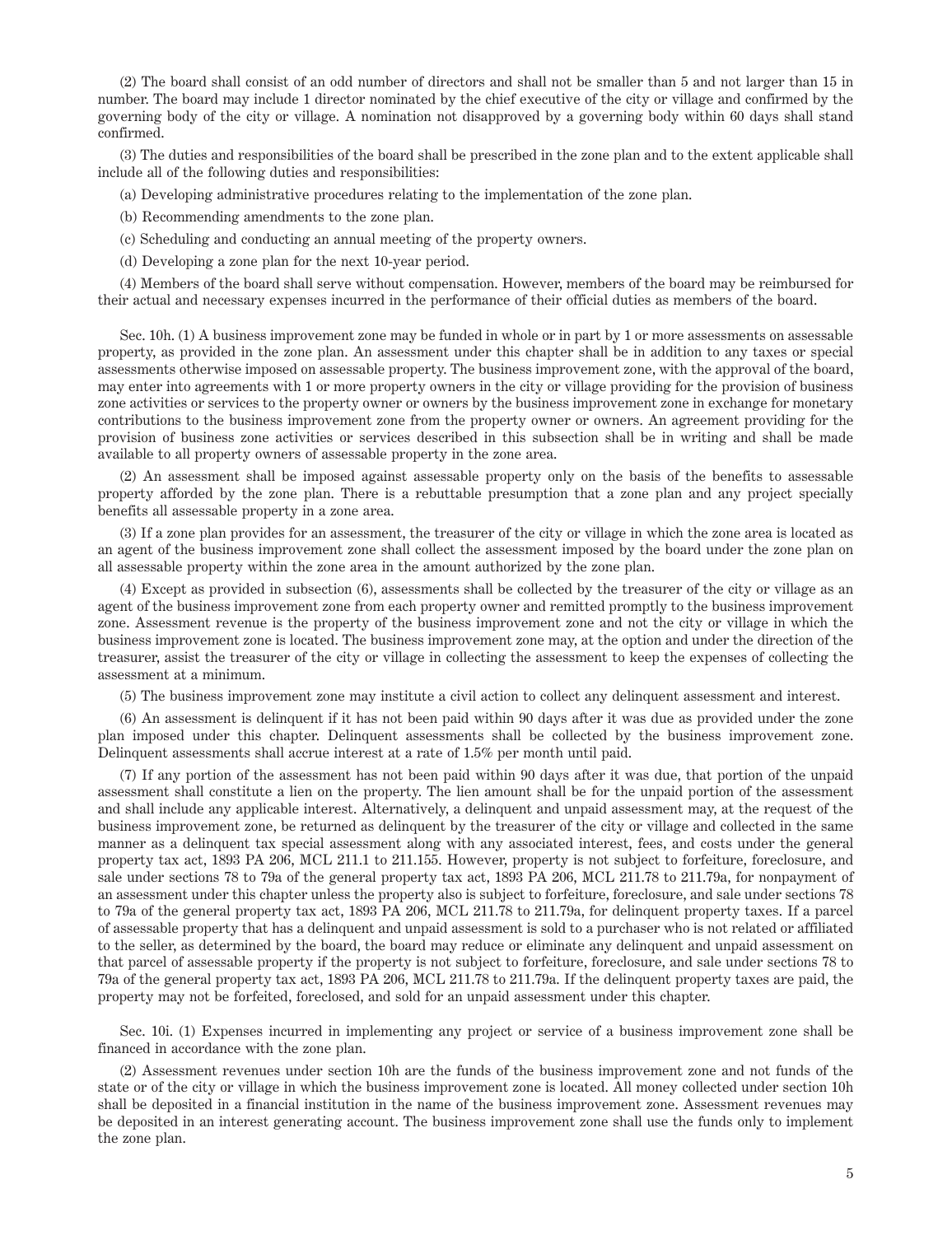(3) All expenditures by a business improvement zone shall be audited annually by a certified public accountant. The audit shall be completed within 9 months of the close of the fiscal year of the business improvement zone. Within 30 days after completion of an audit, the certified public accountant shall transmit a copy of the audit to the board and make copies of the audit available to the property owners and the public.

(4) If an annual audit required by this section contains material exceptions, the board of the business improvement zone shall within 90 days of the delivery of the audit adopt a plan to remedy the exceptions and forward a copy of that plan to the city or village in which the business improvement zone is located.

(5) The board shall publish an annual activity and financial report. The report shall be available to the public. Each year, every property owner shall be notified of the availability of the annual activity and financial report.

(6) As used in this section, "financial institution" means a state or nationally chartered bank or a state or federally chartered savings and loan association, savings bank, or credit union whose deposits are insured by an agency of the United States government and that maintains a principal office or branch office located in this state under the laws of this state or of the United States.

Sec. 10k. (1) Prior to the expiration of any 10-year period, the board shall notify the property owners within the business improvement zone of a special meeting by first-class mail at least 14 days prior to the scheduled date of the meeting to approve a new zone plan for the next 10-year period. Notice under this section shall include the specific location, scheduled date, and time of the meeting.

(2) Approval of the new zone plan at the special meeting by more than 60% of the property owners of assessable property voting at that meeting, with the vote of the property owners being weighted in accordance with section 10f(2), constitutes reauthorization of the business improvement zone for an additional 10-year period, commencing as of the expiration of the 10-year period then in effect. If the new zone plan reflects any new assessment, or reflects an extension of any assessment beyond the period previously approved by the city or village in which the business improvement zone is located, the new or extended assessment shall be effective only with the approval of the governing body of the city or village.

Sec. 10*l*. (1) Upon written petition duly signed by 30% of the property owners of assessable property within a zone area and submitted no sooner than 2 years following the adoption of the business improvement zone and zone plan, the board shall place on the agenda of the next annual meeting, if the next annual meeting is to be held not later than 63 days after receipt of the written petition or a special meeting not to be held later than 63 days after receipt of the written petition, the issue of dissolution of the business improvement zone. Notice of the next annual meeting or special meeting described in this subsection shall be made to all property owners by first-class mail not less than 14 days prior to the date of the annual or special meeting. The notice shall include the specific location and the scheduled date and time of the meeting.

(2) The business improvement zone shall be dissolved upon a vote of more than 50% of the property owners of assessable property voting at the meeting, with the votes of the property owners weighted in accordance with section 10f(2). A dissolution shall not take effect until the later of the end of the second calendar year after the vote for dissolution or all contractual liabilities of the business improvement zone have been paid and discharged.

(3) Upon dissolution of a business improvement zone, the board shall dispose of the remaining physical assets of the business improvement zone. The proceeds of any physical assets disposed of by the business improvement zone and all money collected through assessments that is not required to defray the expenses of the business improvement zone shall be refunded on a pro rata basis to persons from whom assessments were collected. If the board finds that the refundable amount is so small as to make impracticable the computation and refunding of the money, it may be transferred to the treasurer of the city or village in which the business improvement zone is located for deposit in the treasury of the city or village to the credit of the general fund.

(4) Upon dissolution of a business improvement zone, any remaining assets of the business improvement zone shall be transferred to the treasurer of the city or village in which the business improvement zone is located for deposit in the treasury of the city or village to the credit of the general fund.

Sec. 10n. (1) Two or more business improvement zones within the same city or village may merge into a single business improvement zone if the board of each business improvement zone approves a merger agreement among the merging zones and the merger agreement also is approved by the governing body of the city or village in which the zones are located.

(2) The merger agreement shall include, without limitation, a manner of selecting the board of directors of the merged business improvement zone, a zone plan for the merged business improvement zone, and a plan for establishing and collecting assessments under the merged business improvement zone.